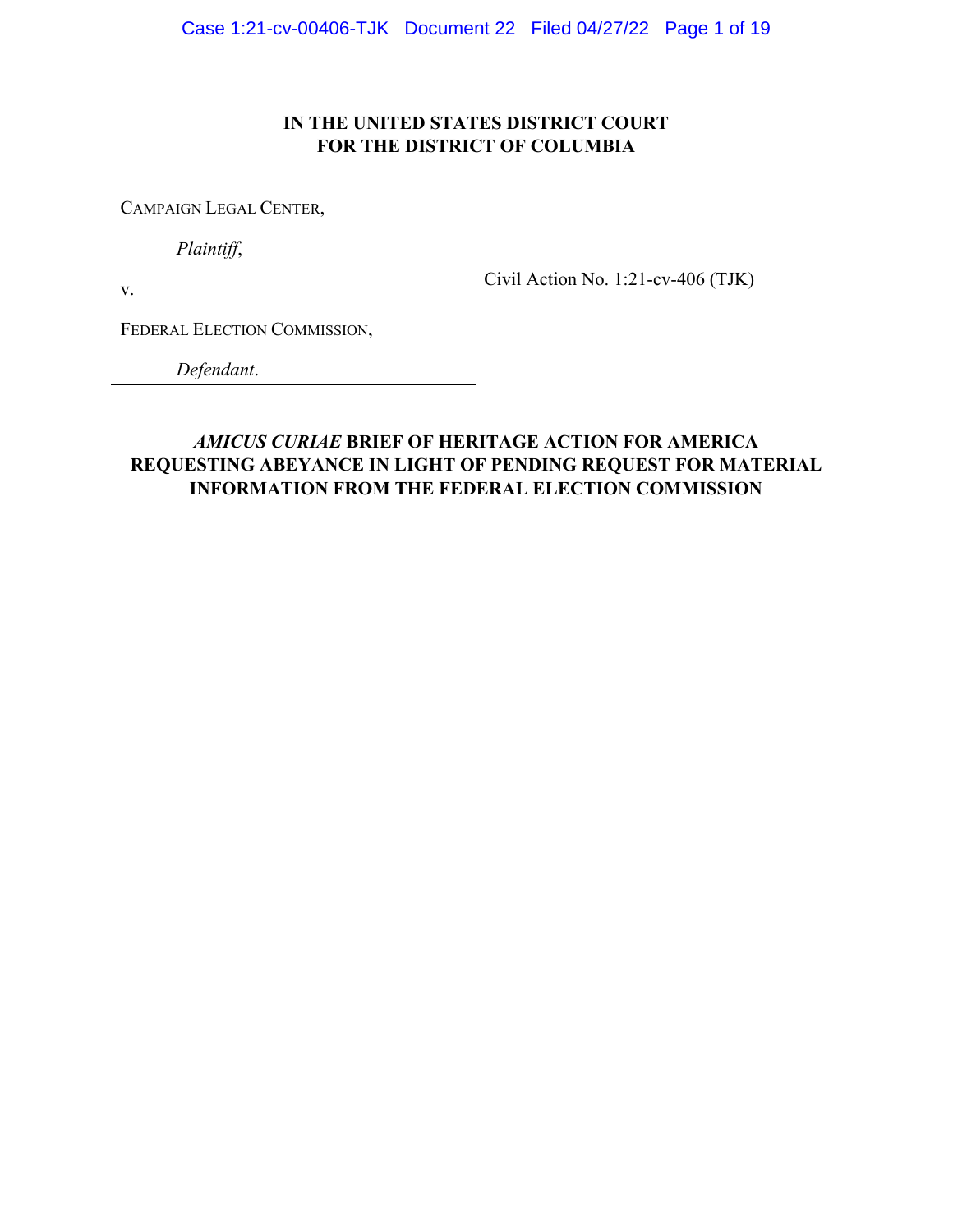### **CORPORATE DISCLOSURE STATEMENT AND LCvR 7(o)(5) & FRAP 29(a)(4)(E) STATEMENT**

<span id="page-1-0"></span> Counsel for *amicus curiae* certify that Heritage Action for America is a 501(c)(4) nonprofit organization, has no parent corporation, and no publicly held corporation owns ten percent or more of its stock.

No counsel for a party authored any part of this brief. No one other than *amicus curiae*, its members, or its counsel financed the preparation or submission of this brief.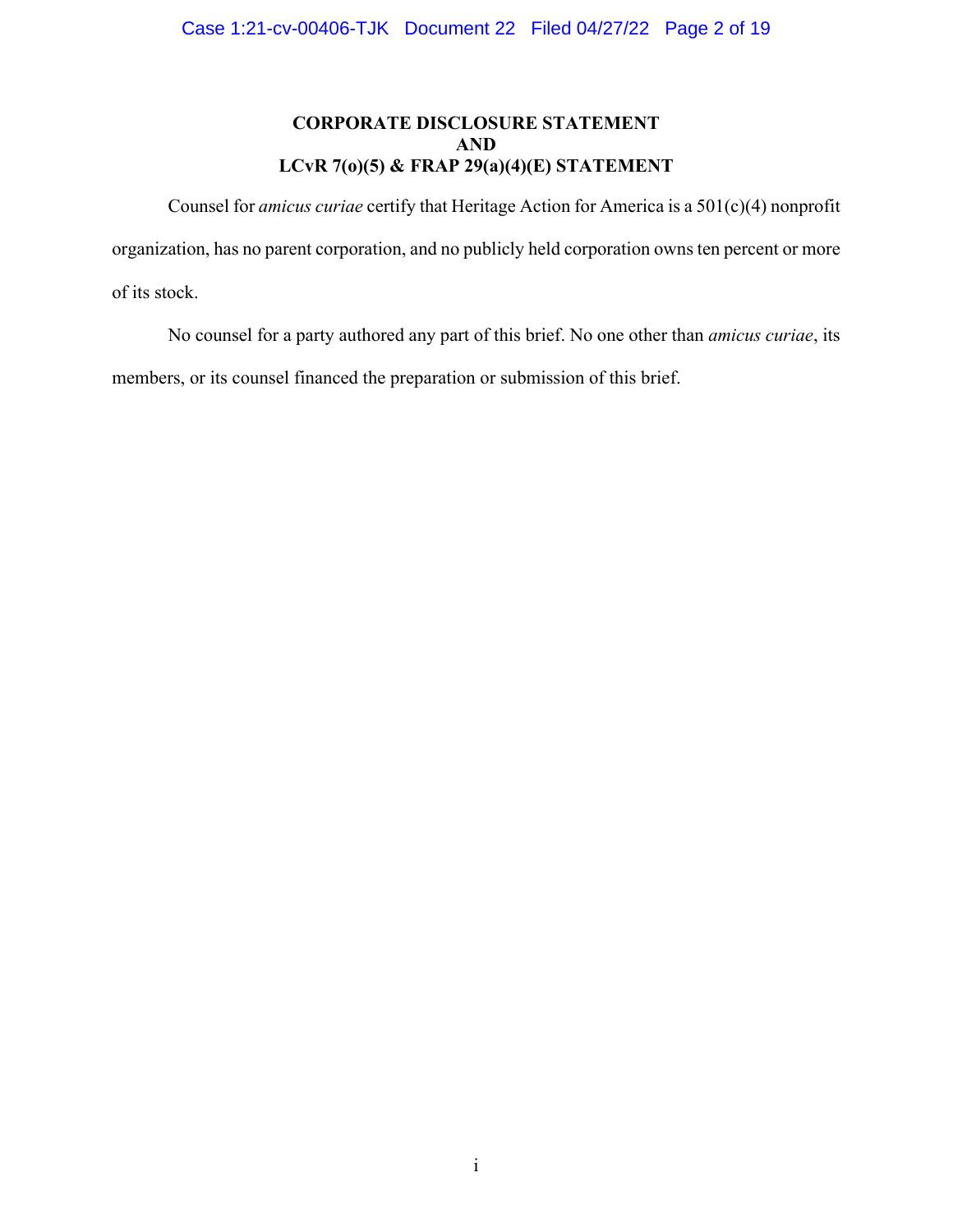# **TABLE OF CONTENTS**

# Page

|                 | CORPORATE DISCLOSURE STATEMENT AND LCvR 7(0)(5)        |  |
|-----------------|--------------------------------------------------------|--|
|                 |                                                        |  |
|                 |                                                        |  |
|                 |                                                        |  |
| A.              | Processing Administrative Complaints under the Federal |  |
| B.              |                                                        |  |
| $\mathcal{C}$ . |                                                        |  |
|                 |                                                        |  |
|                 |                                                        |  |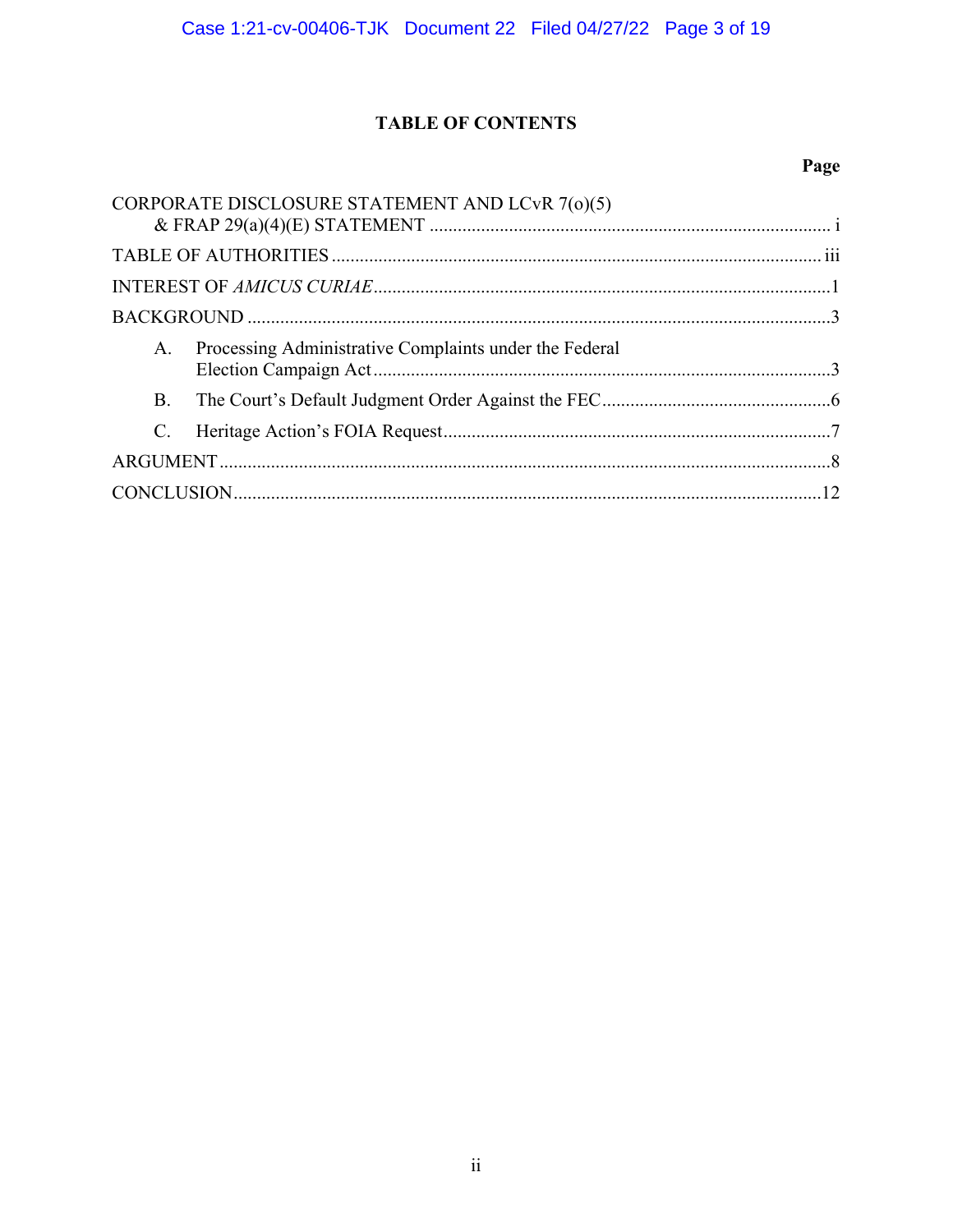# **TABLE OF AUTHORITIES**

# **Page(s)**

### <span id="page-3-0"></span>**CASE**

| Arbaugh v. $Y & H$ Corp.,                                     |
|---------------------------------------------------------------|
| Aug v. Nat'l R.R. Passenger Corp.,                            |
| Campaign Legal Ctr. v. Fed. Election Comm'n,                  |
| Citizens for Resp. & Ethics in Wash. v. Fed. Election Comm'n, |
| Citizens for Resp. & Ethics in Wash. v. Fed. Election Comm'n, |
| Citizens for Resp. & Ethics in Wash. v. Fed. Election Comm'n, |
| Common Cause v. Fed. Election Comm'n,                         |
| Democratic Cong. Campaign Comm. v. Fed. Election Comm'n,      |
| End Citizens United PAC v. Fed. Election Comm'n,              |
| IMAPizza, LLC v. At Pizza Ltd.,                               |
| In re Sealed Case,                                            |
| Iron Arrow Honor Soc'y v. Heckler,                            |
| Knox v. Serv. Emps. Int'l Union, Loc. 1000,                   |
| Landis v. N. Am. Co.,                                         |
| Larsen v. U.S. Navy,                                          |
| Powell v. McCormack,                                          |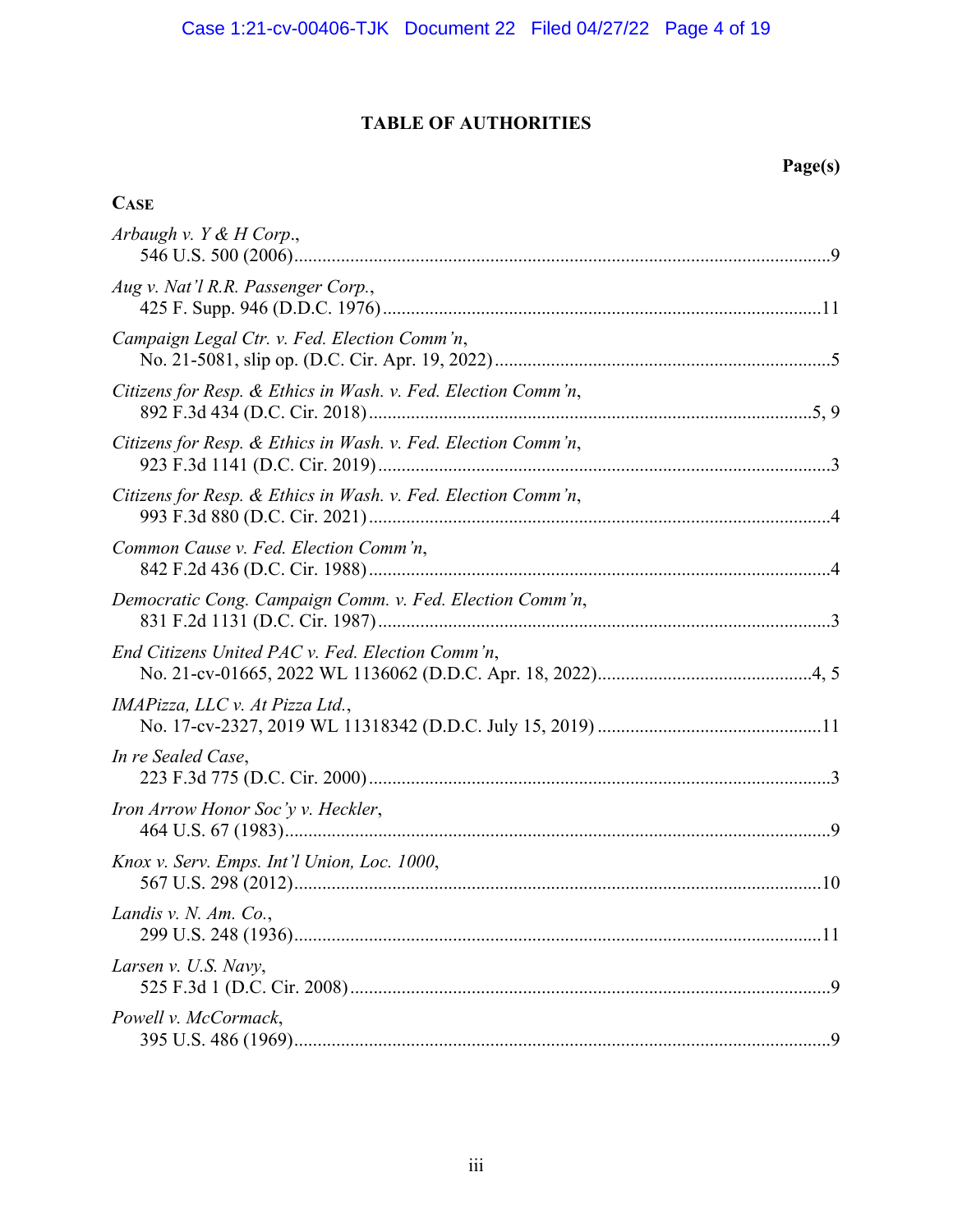# **TABLE OF AUTHORITIES**

(continued)

**Page(s)** 

| <b>STATUTES</b>                                                                 |
|---------------------------------------------------------------------------------|
|                                                                                 |
|                                                                                 |
|                                                                                 |
|                                                                                 |
|                                                                                 |
| <b>OTHER AUTHORITIES</b>                                                        |
|                                                                                 |
|                                                                                 |
|                                                                                 |
|                                                                                 |
| Disclosure of Certain Documents in Enforcement and Other Matters,               |
| Fed. Election Comm'n Am. Vote Certification of June 4, 2019 Meeting,            |
| Fed. Election Comm'n Vote Certification of Apr. 20, 2021 Meeting,               |
| Fed. Election Comm'n Vote Certification of Apr. 22, 2021 Meeting,               |
| Fed. Election Comm'n Vote Certification of Mar. 22, 2022 Meeting,               |
|                                                                                 |
| Shane Goldmacher, Democrats' Improbable New F.E.C. Strategy:                    |
|                                                                                 |
| Statement of Policy Regarding Commission Action in Matters at the Initial Stage |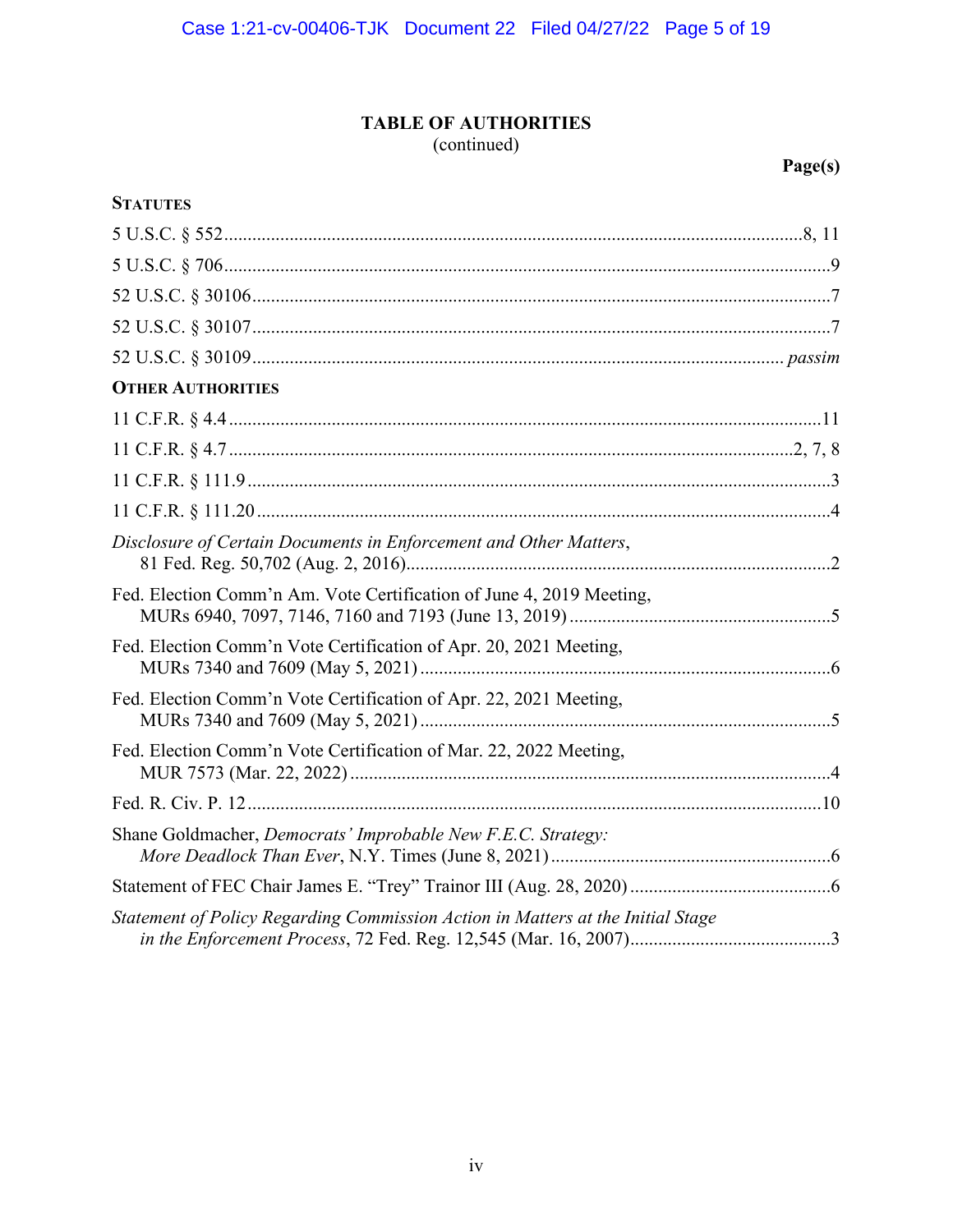#### **INTEREST OF** *AMICUS CURIAE*

<span id="page-5-0"></span>Heritage Action for America ("Heritage Action") is a social welfare organization tax exempt under section  $501(c)(4)$  of the Internal Revenue Code. Heritage Action was established to promote and advocate for conservative public policies based on the principles of free enterprise, limited government, individual freedom, traditional American values, and a strong national defense. Heritage Action is interested in this case because it is the respondent to an administrative complaint filed by Plaintiff Campaign Legal Center with Defendant Federal Election Commission ("FEC" or "Commission"), designated Matter Under Review 7516 ("MUR 7516"), which is the basis for this lawsuit.

Heritage Action seeks to participate as *amicus curiae* because, promptly upon the Court's entry of default judgment against the FEC on March 25, 2022—when it became clear that the FEC would likely never appear to defend this case—Heritage Action submitted a Freedom of Information Action ("FOIA") request to the FEC for the purpose of determining whether the Commission had previously acted on Plaintiff's administrative complaint in MUR 7516. Heritage Action's FOIA request seeks any vote certifications and commissioner Statements of Reasons reflecting votes taken by the Commission on whether to undertake enforcement action on the underlying administrative complaint—records which would bear directly on this case alleging that the FEC has failed to act on that complaint. The FEC's response date under FOIA was set for April 22, 2022, but the Commission invoked a ten working day extension to May 6, 2022.

Heritage Action has reason to believe that voting records responsive to its FOIA request exist and that the FEC has been withholding those records from the Court, Plaintiff, and public at large. Indeed, the FEC indicated as much by invoking the extension for its response to the FOIA request. The FEC's stated basis for the extension is to allow for "consultation . . . with two or more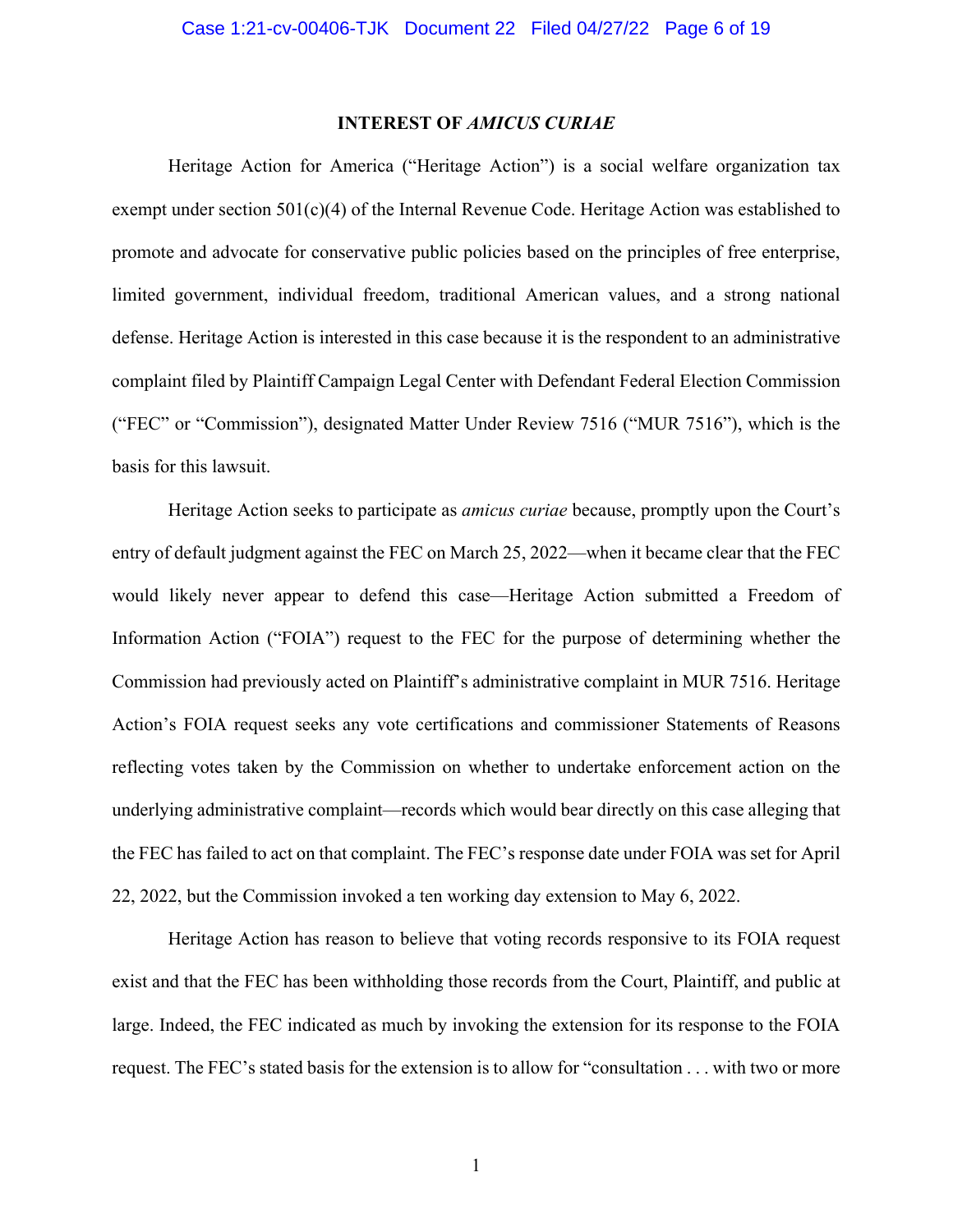#### Case 1:21-cv-00406-TJK Document 22 Filed 04/27/22 Page 7 of 19

<span id="page-6-0"></span>components of the Commission which have a substantial subject matter interest" in the request. 11 C.F.R. § 4.7(c)(3). Such consultation would be unnecessary if responsive records do not actually exist, which should be readily apparent to the agency given the limited scope of Heritage Action's FOIA request for records the FEC makes public as a matter of regular practice. *See Disclosure of Certain Documents in Enforcement and Other Matters*, 81 Fed. Reg. 50,702, 50,703 (Aug. 2, 2016) (listing categories of documents placed on the public record with respect to enforcement matters, including "Certifications of Commission votes" and "Statements of Reasons issued by one or more Commissioners"). In fact, in response to a near verbatim FOIA request in connection with a similar case in this Court, the FEC invoked the same extension days before producing a heavily redacted vote certification and admitting to the existence of other responsive voting records. *See Amicus Brief*, ECF 28-1, *Campaign Legal Ctr. v. Fed. Election Comm'n*, No. 20-cv-00809-ABJ (D.D.C. Jan. 7, 2022).

 Heritage Action's *amicus curiae* brief will inform the Court of a pending request for undisclosed information that is essential and directly relevant to the Court's resolution of this case. If the FEC has already acted on Plaintiff's administrative complaint, that would mean that the FEC has not acted "contrary to law," that this case is moot, and that the Court was led to issue inadvertently an advisory opinion based on a mistaken premise that the FEC had not acted on the administrative complaint. Considering the significance of the requested records to a proper determination in this case, Heritage Action respectfully requests that the Court hold this case in abeyance until the FEC fully responds to Heritage Action's FOIA request and, in the meantime, order the FEC to submit any records relating to votes on the administrative complaint in MUR 7516 for *in camera* review within seven days.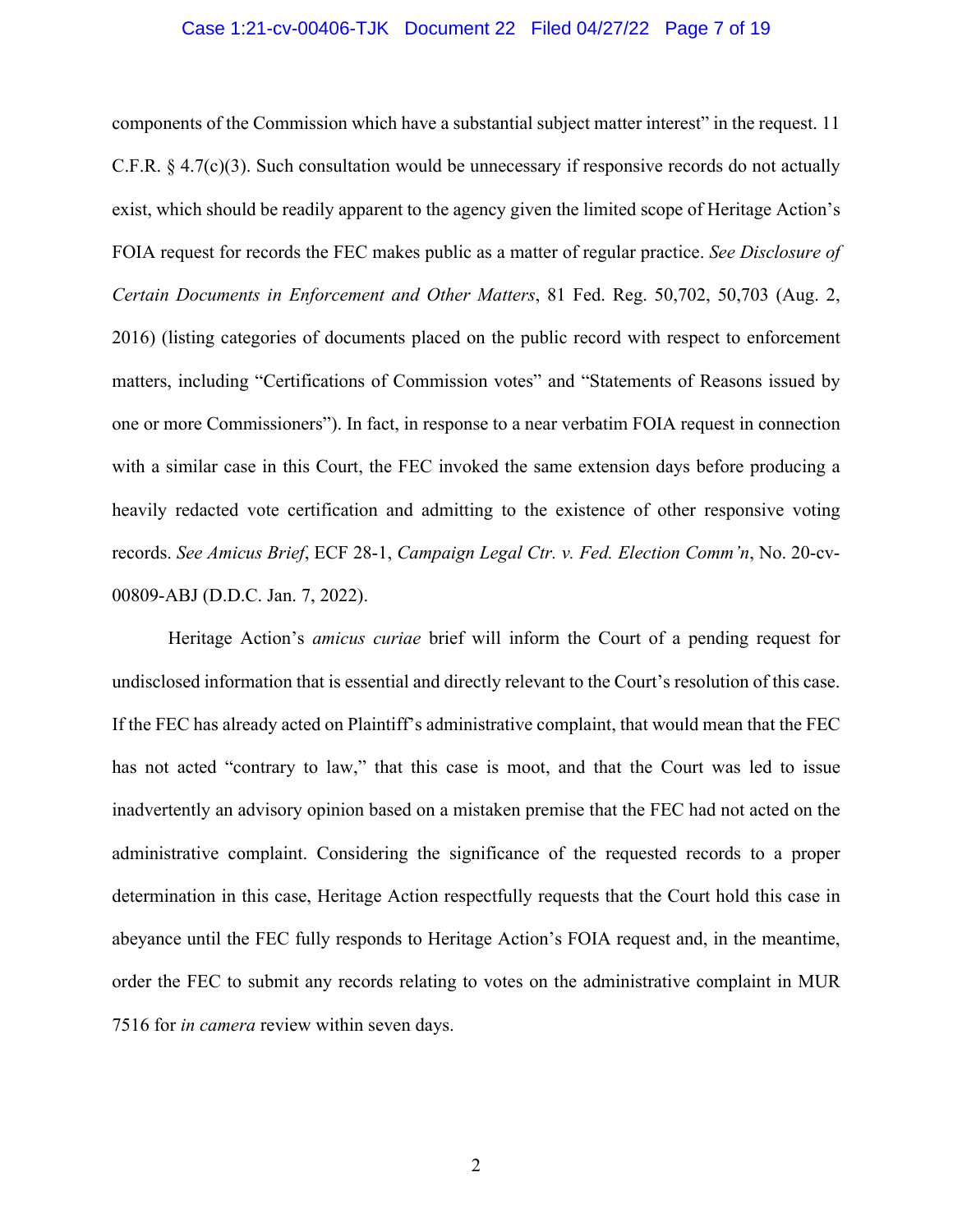#### **BACKGROUND**

### <span id="page-7-0"></span>**A. Processing Administrative Complaints under the Federal Election Campaign Act**

Under the Federal Election Campaign Act of 1971 ("FECA"), "[a]ny person . . . may file a complaint with the Commission." 52 U.S.C. § 30109(a)(1). When such an administrative complaint has been filed, the bipartisan, six-member Commission's only action to take on the complaint is to hold a "vote" on whether, based on the complaint and any responses, the Commission "has reason to believe" a respondent has committed or is about to commit a violation of FECA. *Id.* § 30109(a)(2). Only when an "affirmative vote of 4" commissioners finds "reason to believe" may the FEC initiate an enforcement action and investigate an alleged violation. *Id.*; *see also* 11 C.F.R. § 111.9(a). Alternatively, a majority of the Commission may vote to dismiss an administrative complaint outright, either because there is no "reason to believe" a violation occurred or simply as a matter of prosecutorial discretion. 52 U.S.C. § 30109(a)(2).

The bipartisan FEC, however, often splits in its vote on whether to proceed with an enforcement action, regularly failing to garner the four votes necessary to undertake an investigation of the allegations in the administrative complaint or affirmatively dismiss the complaint. A split vote on the merits of the complaint, in practical terms, results in an agency "action" terminating the complaint, as there are not enough votes to proceed with enforcement under FECA. *See In re Sealed Case*, 223 F.3d 775, 780 (D.C. Cir. 2000) (a "no-action decision . . . [is] made by the Commission itself, not the staff, and precludes further enforcement"); *see also Citizens for Resp. & Ethics in Wash. v. Fed. Election Comm'n*, 923 F.3d 1141, 1142 (D.C. Cir. 2019) (Griffith, J., concurring in the denial of rehearing en banc); *Democratic Cong. Campaign Comm. v. Fed. Election Comm'n*, 831 F.2d 1131, 1133 (D.C. Cir. 1987) (Ginsburg, J.) (recognizing deadlock dismissal as judicially reviewable action); *Statement of Policy Regarding Commission*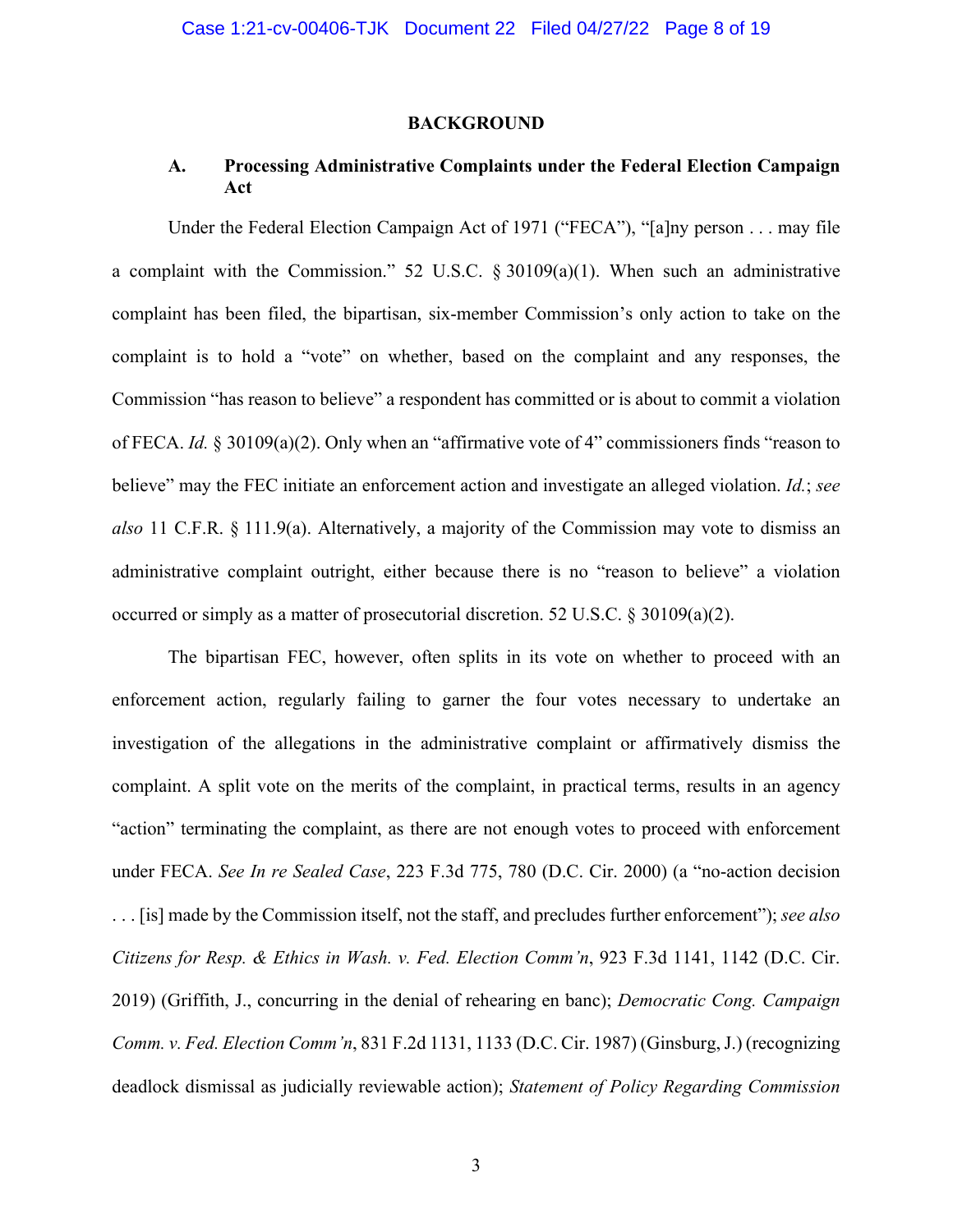#### Case 1:21-cv-00406-TJK Document 22 Filed 04/27/22 Page 9 of 19

*Action in Matters at the Initial Stage in the Enforcement Process*, 72 Fed. Reg. 12,545, 12,546 (Mar. 16, 2007) ("[T]he Commission will dismiss a matter . . . when the Commission lacks majority support for proceeding with a matter."). Accordingly, such split votes among the FEC have been deemed "deadlock dismissals" of the administrative complaint—i.e., a "dismissal[] resulting from the failure to get four votes to proceed with an enforcement action." *Citizens for Resp. & Ethics in Wash. v. Fed. Election Comm'n*, 993 F.3d 880, 891 (D.C. Cir. 2021).

Whenever the Commission has "ma[de] a finding of no reason to believe . . . or otherwise terminates its proceedings, *it shall make public such action* and the basis therefor no later than thirty (30) days" after first providing notice to the complainant and respondent of its vote. 11 C.F.R. § 111.20(a) (emphasis added); *accord* 52 U.S.C. § 30109(a)(4)(B)(ii) ("If the Commission makes a determination that a person has not violated [FECA] . . . the Commission shall make public such determination."). Although this disclosure of the FEC's terminating "action" is worded as nondiscretionary by statute and regulation, in all enforcement matters resulting in dismissals even those where there is majority agreement on dismissal—the Commission votes whether to authorize its Office of General Counsel to "[c]lose the file" for release. *See, e.g.*, Fed. Election Comm'n Vote Certification of Mar. 22, 2022 Meeting, MUR 7573 (Mar. 22, 2022), *available at*  [https://www.fec.gov/files/legal/murs/7573/7573\\_16.pdf](https://www.fec.gov/files/legal/murs/7573/7573_16.pdf) (voting 5-1 to find "no reason to believe" the complaint and to "[c]lose the file"). Therefore, when the FEC splits on the merits of an administrative complaint, resulting in a deadlock dismissal, the Commission simply holds this ministerial vote to close the file, and nothing more. When the file is released, the commissioners who vote against enforcement generally include in the file one or more Statements of Reasons explaining their dismissal vote. *See, e.g.*, *End Citizens United PAC v. Fed. Election Comm'n*, No. 21-cv-01665, 2022 WL 1136062, at \*2 (D.D.C. Apr. 18, 2022); *Common Cause v. Fed. Election*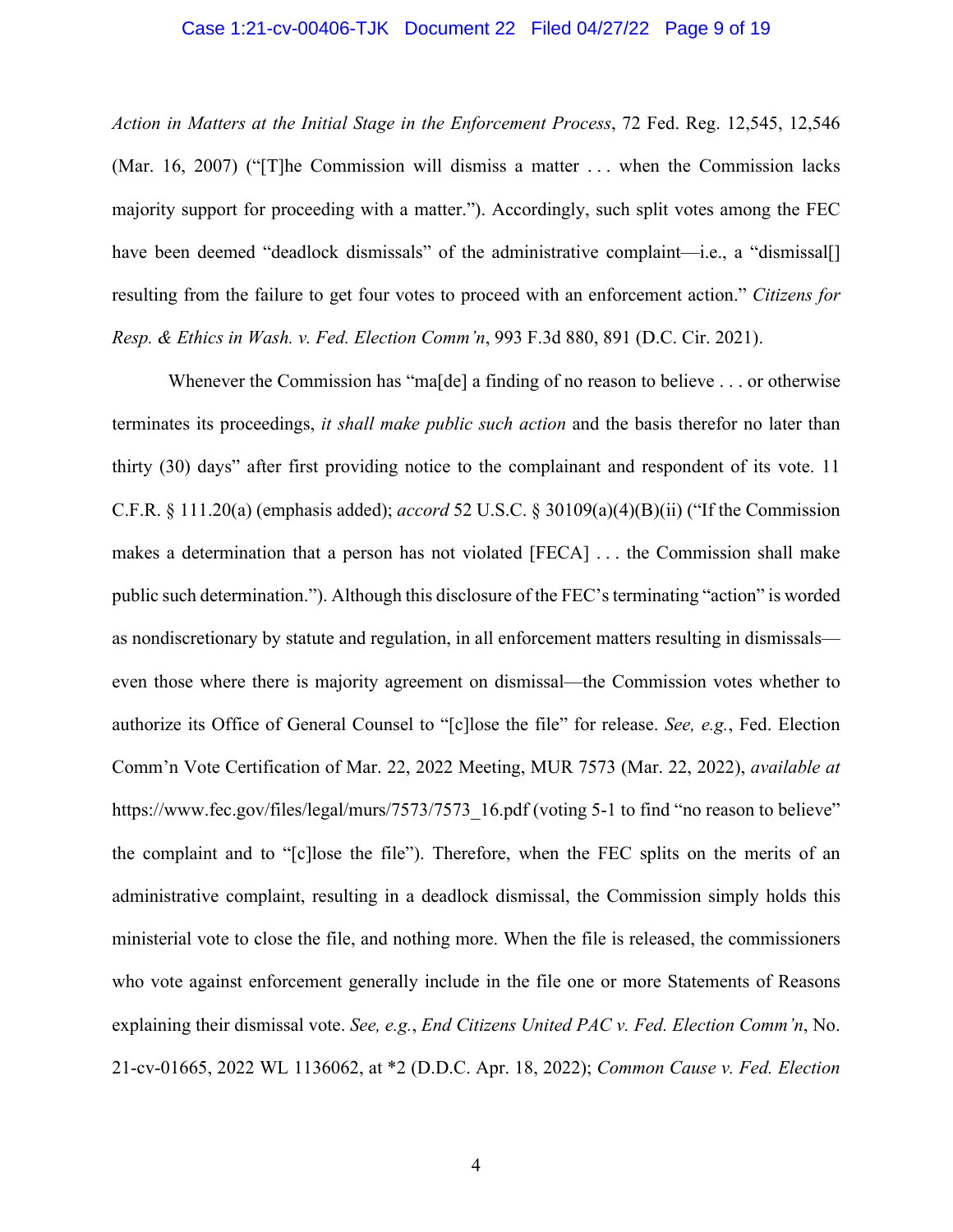#### Case 1:21-cv-00406-TJK Document 22 Filed 04/27/22 Page 10 of 19

<span id="page-9-0"></span>*Comm'n*, 842 F.2d 436, 449 (D.C. Cir. 1988). The rationale of these so-called "controlling commissioners" is treated as "expressing the Commission's rationale for dismissal," *Citizens for Resp. & Ethics in Wash. v. Fed. Election Comm'n*, 892 F.3d 434, 437–38 (D.C. Cir. 2018), and depending on the basis of their vote, may not be subject to judicial review. *See End Citizens United PAC*, 2022 WL 1136062, at \*3.

A recent illustration of this process played out in the administrative matter underlying *Campaign Legal Center v. Federal Election Commission*, No. 21-5081, slip op. (D.C. Cir. Apr. 19, 2022). At the time of the Commission's vote on the administrative complaint, there were only four commissioners and they had "deadlocked two-two along party lines on the vote to decide whether there was 'reason to believe' that illegal coordination had occurred. As a result, the Commission failed to achieve the four votes necessary to proceed" with enforcement. *Id.* at 9. "The two Republican Commissioners voted against finding there was reason to believe a violation occurred and issued a Statement of Reasons explaining their controlling decision," and "[t]he Commission therefore dismissed the administrative complaint." *Id.* at 9–10. As reflected in the FEC's official vote certification, the Commission did not garner four votes in support of any position on the merits of the administrative complaint, leading to a deadlock dismissal, so the Commission simply closed the file for public disclosure of that "action." *See* Fed. Election Comm'n Am. Vote Certification of June 4, 2019 Meeting, MURs 6940, 7097, 7146, 7160 and 7193 (June 13, 2019), *available at* [https://www.fec.gov/files/legal/murs/6940/19044471800.pdf.](https://www.fec.gov/files/legal/murs/6940/19044471800.pdf) The same is reflected in the two official vote certifications in the administrative matter that gave rise to *End Citizens United PAC*, which this Court recently decided. *See* Fed. Election Comm'n Vote Certification of Apr. 22, 2021 Meeting, MURs 7340 and 7609 (May 5, 2021), *available at*  https://www.fec.gov/files/legal/murs/7340/7340 45.pdf (reflecting split vote to affirmatively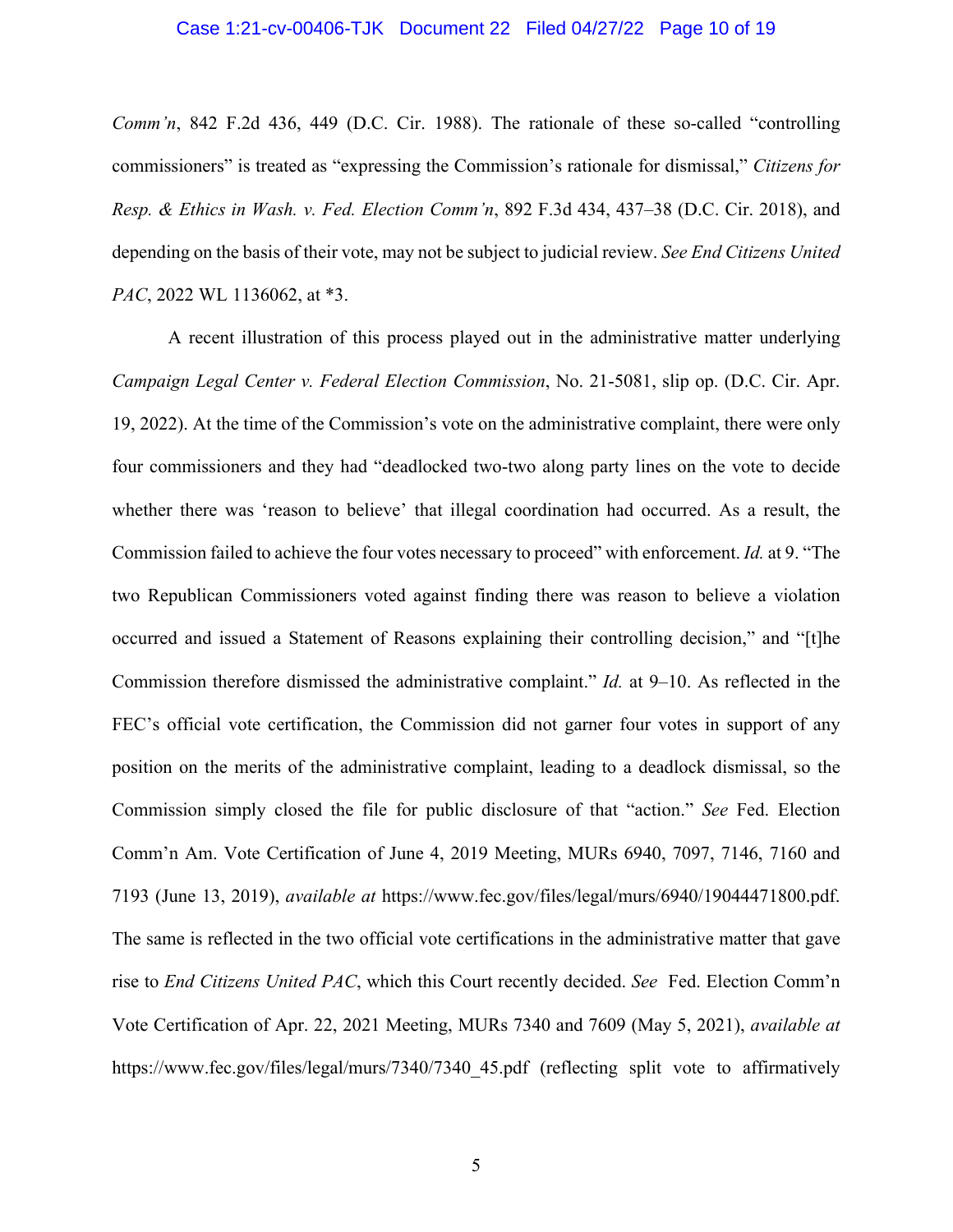#### Case 1:21-cv-00406-TJK Document 22 Filed 04/27/22 Page 11 of 19

dismiss complaint and majority vote to close file); Fed. Election Comm'n Vote Certification of Apr. 20, 2021 Meeting, MURs 7340 and 7609 (May 5, 2021), *available at*  https://www.fec.gov/files/legal/murs/7340/7340 44.pdf (reflecting two split votes on the merits of the complaint at executive session meeting two days earlier).

While the Commission has operated in this fashion for 40 years, as described in the *amicus curiae* brief submitted in this case by the Institute for Free Speech, recently some "Commissioners . . . have adopted [a] tactic to deny meaningful judicial review of" certain matters that have resulted in deadlock dismissals, by "refusing to vote to close the file." *Amicus Brief*, ECF 14, at 6–7 (quoting Statement of FEC Chair James E. "Trey" Trainor III, § II.B (Aug. 28, 2020), <https://tinyurl.com/5fced68j>). In such matters, the required action on the administrative complaints—i.e., the vote whether to proceed with enforcement—has already occurred and failed to garner majority support. Yet, by commissioners' own admissions (including in interviews with the *New York Times*), some commissioners are willfully obstructing disclosure of the Commission's action on the complaint from the parties to the administrative proceeding, the judiciary, and the general public by failing to authorize release of the file in the otherwise terminated proceeding. *See* Shane Goldmacher, *Democrats' Improbable New F.E.C. Strategy: More Deadlock Than Ever*, N.Y. Times (June 8, 2021) ("Democrats are declining to formally close some cases after the Republicans vote against enforcement. That leaves investigations officially sealed in secrecy and legal limbo.").

#### **B. The Court's Default Judgment Order Against the FEC**

In the present case, Plaintiff filed an administrative complaint against Heritage Action in MUR 7516, but Plaintiff alleges that the FEC has "failed to act" on its administrative complaint. The FEC has never made an appearance in this case, and on March 25, 2022, the Court entered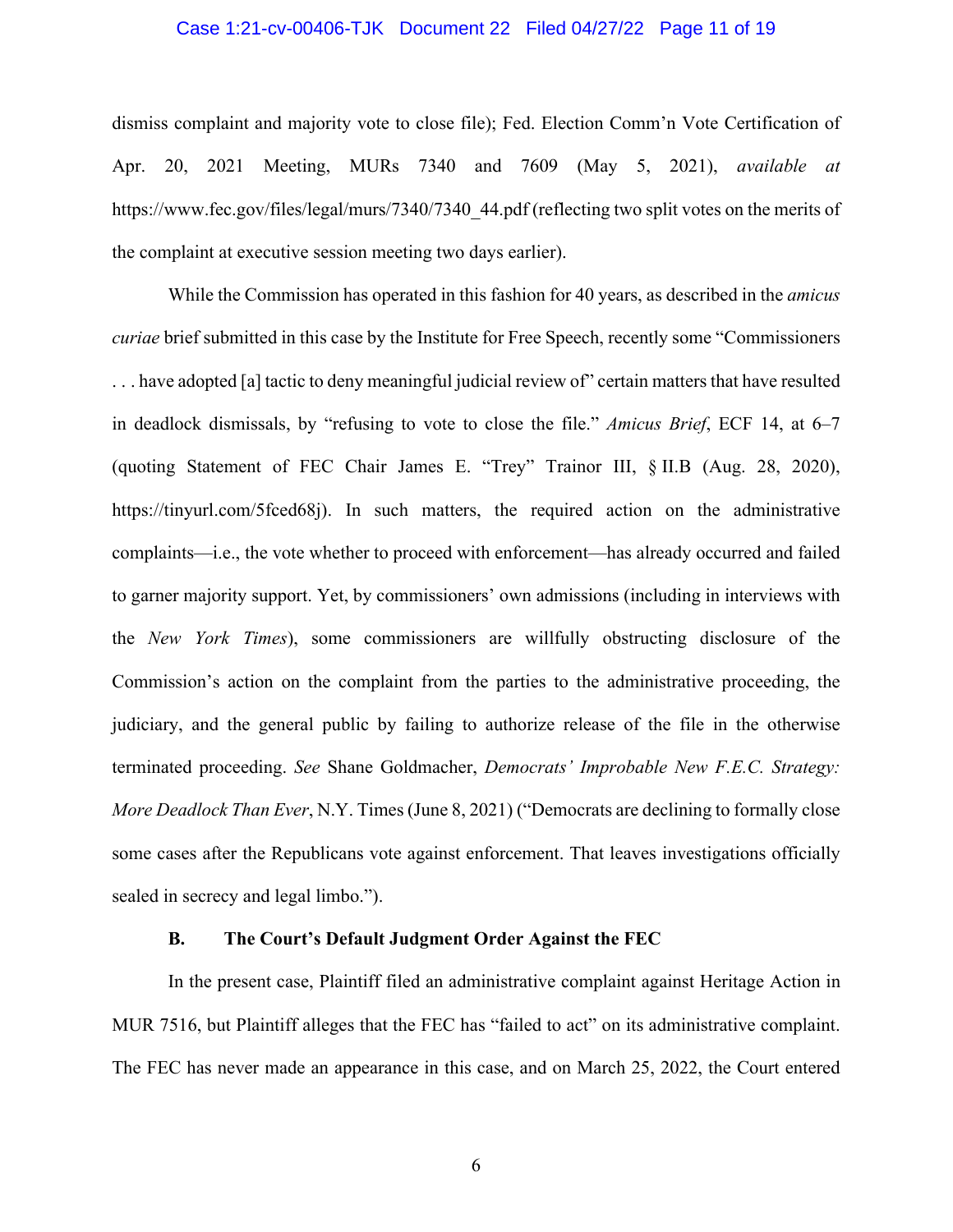#### Case 1:21-cv-00406-TJK Document 22 Filed 04/27/22 Page 12 of 19

default judgment against the Commission. The Court's March 25 order found that "the FEC has taken no action on CLC's complaint," ECF 16, at 1, and, consistent with the relief requested by Plaintiff, compelled the Commission to "conform to this Court's Order within 30 days by acting on CLC's administrative complaint, MUR 7516." *Id.* at 2. Thereafter, on March 29, 2022, the Court issued a Minute Order requiring that Plaintiff file a status report on April 26, 2022, addressing whether the FEC has taken action on the administrative complaint.

In light of the FEC's approach to this case to date, Heritage Action anticipates that the Commission will remain silent. If so, and if this Court rules that the FEC has failed to conform with the March 25 order, Plaintiff will be authorized to bring a direct lawsuit against Heritage Action based on its administrative complaint, 52 U.S.C. § 30109(a)(8)(C), without any prior input from the agency delegated exclusive civil enforcement authority for FECA violations, *id.*  §§ 30106(b)(1), 30107(e).

#### **C. Heritage Action's FOIA Request**

Once the Court entered its default judgment order on March 25, 2022, it became clear that the FEC would never appear in this case. That same day, Heritage Action submitted a FOIA request to the FEC seeking the following records:

- 1. Any vote certifications reflecting votes taken by the Federal Election Commission on the complaint against Heritage Action in MUR 7516; and
- 2. Any Statements of Reasons or other Commissioner opinions concerning the complaint against Heritage Action in MUR 7516.

Exhibit 1. The Commission acknowledged receipt effective March 25, 2022. Exhibit 2. Thus, under FOIA, the FEC's response date was set for April 22, 2022. *See* 11 C.F.R. § 4.7(c) ("The Commission shall determine within twenty working days after receipt of a request, or twenty working days after an appeal is granted, whether to comply with such request.").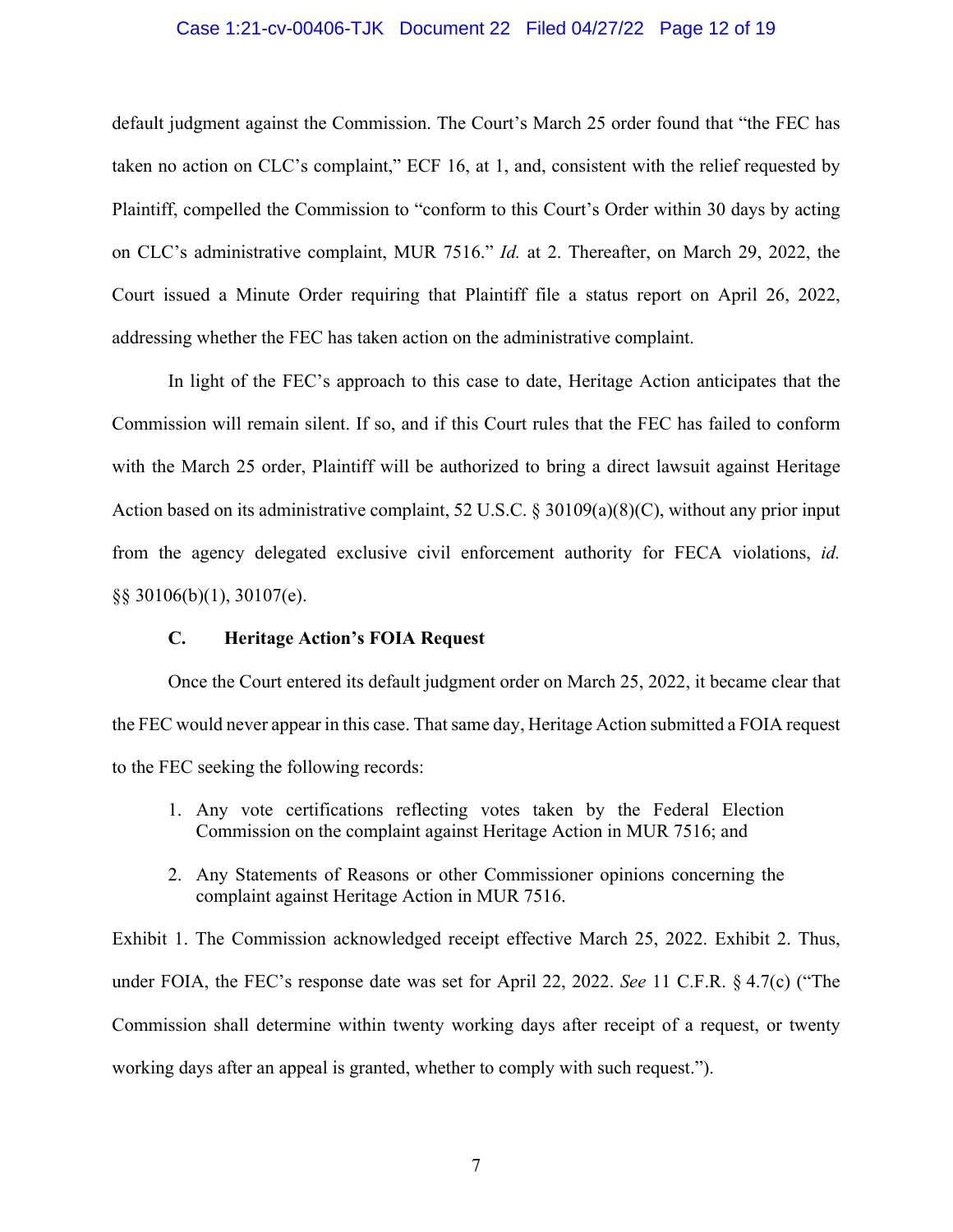#### Case 1:21-cv-00406-TJK Document 22 Filed 04/27/22 Page 13 of 19

<span id="page-12-0"></span>However, on April 18, 2022, the FEC's FOIA Office emailed counsel to Heritage Action stating that, "in accordance with 5 U.S.C.  $\S 552(a)(6)(B)(i)$  and 11 C.F.R.  $\S 4.7(c)$ ," the Commission would be "extending the processing period to respond to [the] request by ten (10) working days to **May 6, 2022**." Exhibit 3 (bold in original). Signaling that some responsive documents likely exist, the FEC's FOIA Office asserted that "[t]his extension is necessary because [Heritage Action's] request requires consultation with two or more components of the Commission which have a substantial subject matter interest in the request. 11 C.F.R. § 4.7(c)(3)." *Id.* In the event that the FEC refuses to produce any responsive records without redaction by May 6, Heritage Action intends to exhaust its administrative remedies under FOIA, and if necessary, pursue litigation in this Court to obtain full and complete copies of any responsive records withheld by the FEC. *See, e.g.*, Complaint, ECF 1, *45Committee, Inc. v. Fed. Election Comm'n*, No. 22-cv-00502-ABJ (D.D.C. Feb. 25, 2022).

#### **ARGUMENT**

The Court should hold this case in abeyance until the FEC fully responds to Heritage Action's FOIA request so that the Court may have an opportunity to review any responsive records relating to Commission votes on the administrative complaint in MUR 7516. Heritage Action has reason to believe that the FEC possesses responsive voting records showing that the Commission split in its vote on the merits of Plaintiff's administrative complaint, but those records are not yet public because the FEC has refused to take the ministerial step of closing the file. Such voting records are essential and directly relevant to the Court's resolution of this case in which the FEC has failed to appear and inform the Court of any actions it has taken on the administrative complaint.

Abeyance is appropriate here because a finding that the FEC has not conformed to the Court's March 25 order would have immediate consequences for Heritage Action—CLC could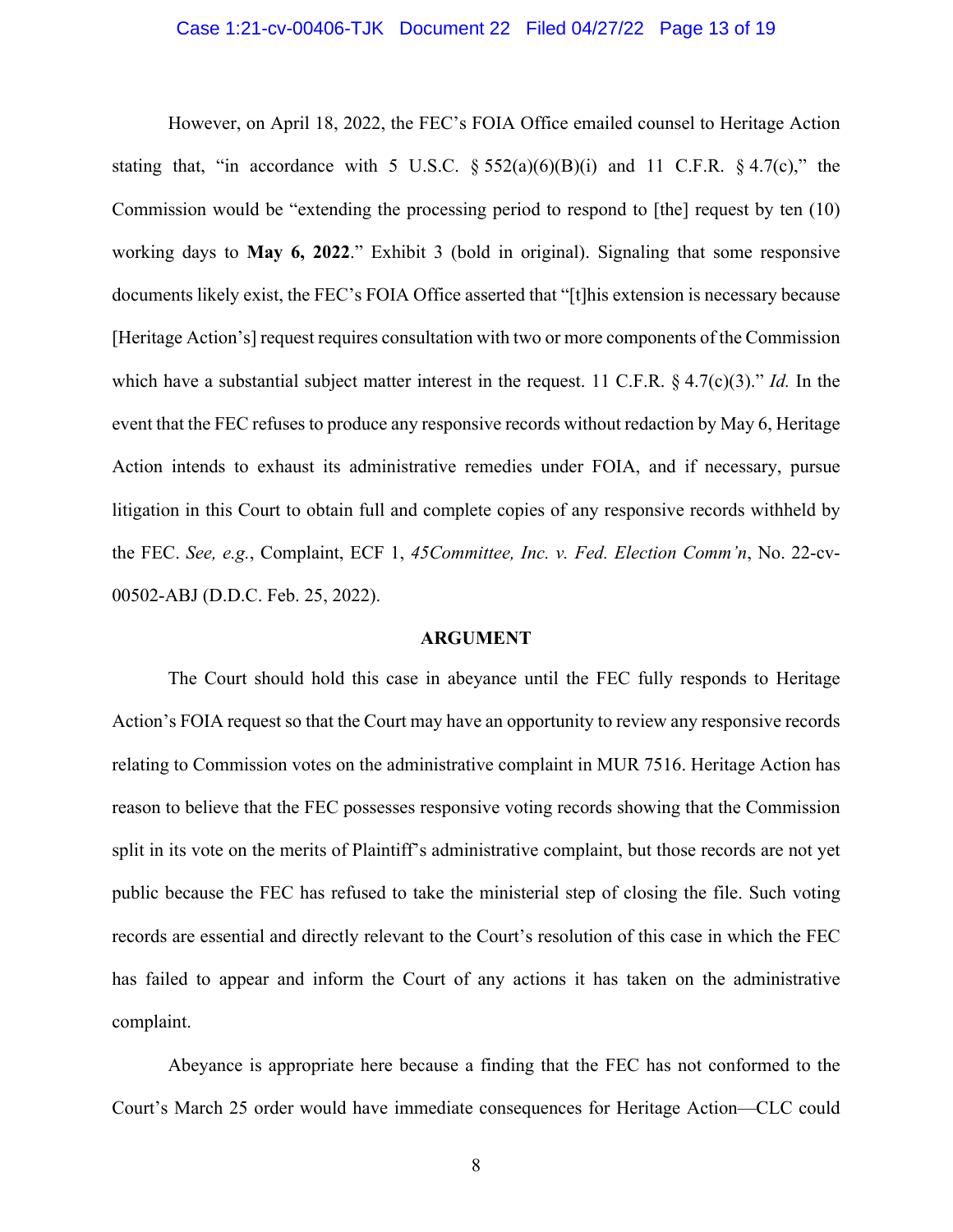#### Case 1:21-cv-00406-TJK Document 22 Filed 04/27/22 Page 14 of 19

<span id="page-13-0"></span>sue Heritage Action directly on the theories in CLC's administrative complaint. Yet "a court may not authorize a citizen suit unless it first determines that the Commission acted 'contrary to law' under FECA or under the [Administrative Procedure Act's] equivalent 'not in accordance with law.'" *Citizens for Resp. & Ethics in Wash.*, 892 F.3d at 440 (quoting 52 U.S.C. § 30109(a)(8)(C); 5 U.S.C. § 706(2)(A))). Under FECA, the only action that the FEC can take on an administrative complaint is to hold a vote whether to proceed with enforcement based on the complaint. 52 U.S.C. § 30109(a)(2). If the FEC possesses responsive records showing that the FEC previously voted whether to proceed on Plaintiff's administrative complaint against Heritage Action in MUR 7516, then the FEC has already acted on the complaint and thus has not acted contrary to law. Those undisclosed voting records are essential to this case because their release could materially impact the Court's adjudication of this case.

Indeed, if FEC voting records reflect that the Commission has already acted on Plaintiff's administrative complaint, then this case is moot and the Court's March 25 order should be vacated, as it would appear to have been issued on the mistaken premise (caused by the FEC's failure to appear and properly inform the Court) that the FEC had not acted on the administrative complaint. *See Larsen v. U.S. Navy*, 525 F.3d 1, 4 (D.C. Cir. 2008) ("Federal courts lack jurisdiction to decide moot cases because their constitutional authority extends only to actual cases or controversies." (quoting *Iron Arrow Honor Soc'y v. Heckler*, 464 U.S. 67, 70 (1983))). "The objection that a federal court lacks subject-matter jurisdiction may be raised by a party, or by a court on its own initiative, at any stage in the litigation, even after trial and the entry of judgment." *Arbaugh v. Y & H Corp*., 546 U.S. 500, 506 (2006) (citation omitted).

"[A] case is moot when the issues presented are no longer 'live' or the parties lack a legally cognizable interest in the outcome." *Powell v. McCormack*, 395 U.S. 486, 496 (1969). Mootness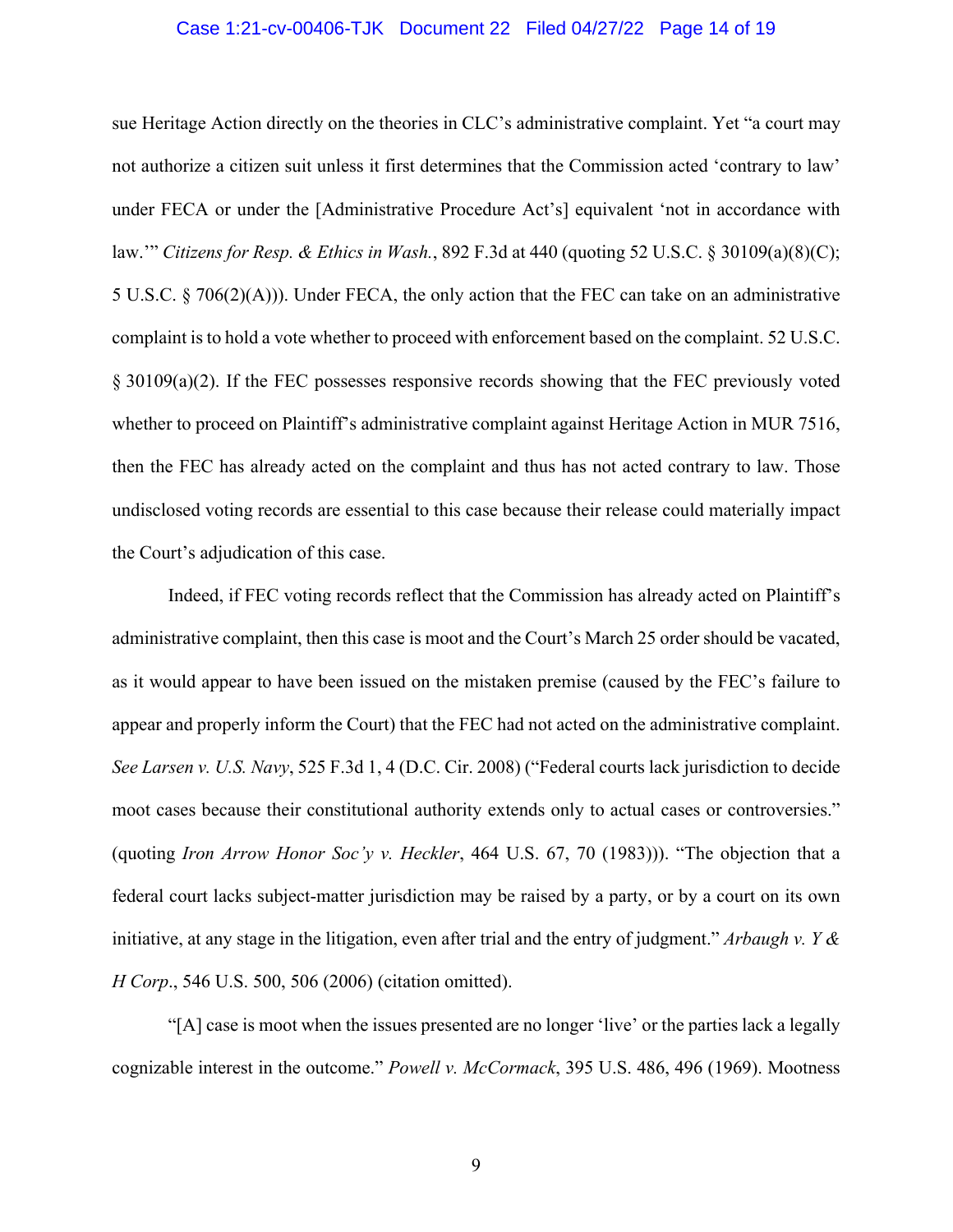#### Case 1:21-cv-00406-TJK Document 22 Filed 04/27/22 Page 15 of 19

<span id="page-14-0"></span>occurs "when it is impossible for a court to grant any effectual relief whatever to the prevailing party." *Knox v. Serv. Emps. Int'l Union, Loc. 1000*, 567 U.S. 298, 307 (2012) (quotation marks omitted). In this case, Plaintiff requested two forms of relief from this Court: (1) a declaration that the FEC had not acted on its administrative complaint and (2) an order compelling FEC to act. If the FEC has already acted on the administrative complaint, however, the Court cannot award any effectual relief requested by Plaintiff, meaning this case is moot—and has been since the FEC voted whether to proceed with enforcement on Plaintiff's administrative complaint. *See* Fed. R. Civ. P. 12(h)(3) ("If the court determines *at any time* that it lacks subject-matter jurisdiction, the court must dismiss the action." (emphasis added)).

It is more than speculative that the FEC possesses voting records showing that the Commission has already acted on Plaintiff's administrative complaint. As noted above, the FEC released a heavily redacted vote certification and admitted to the existence of other responsive records reflecting Commission votes previously taken on the underlying administrative complaint in a nearly identical case. *See Amicus Brief*, ECF 28-1, *Campaign Legal Ctr.*, No. 20-cv-00809- ABJ, *supra*. Heritage Action has reason to believe that the FEC will release similar documents in response to its FOIA request given the ongoing consultations within the FEC about whether to release responsive records. This Court should not greenlight CLC's lawsuit against Heritage Action until it has an opportunity to review the FEC's voting records that are essential and material to the resolution of this case.<sup>1</sup>

 1 Last week, Judge Jackson issued an opinion in the case referenced above, finding that the FEC had failed to conform with a prior default judgment order and authorizing CLC to bring a direct lawsuit against the administrative respondent. *See* Order, ECF 32, at 1, *Campaign Legal Ctr. v. Fed. Election Comm'n*, No. 20-cv-00809-ABJ (D.D.C. Apr. 21, 2022). The administrative respondent had filed an *amicus* brief raising similar arguments as this brief and describing its own pending FOIA request—a near mirror-image of Heritage Action's request—to which the FEC had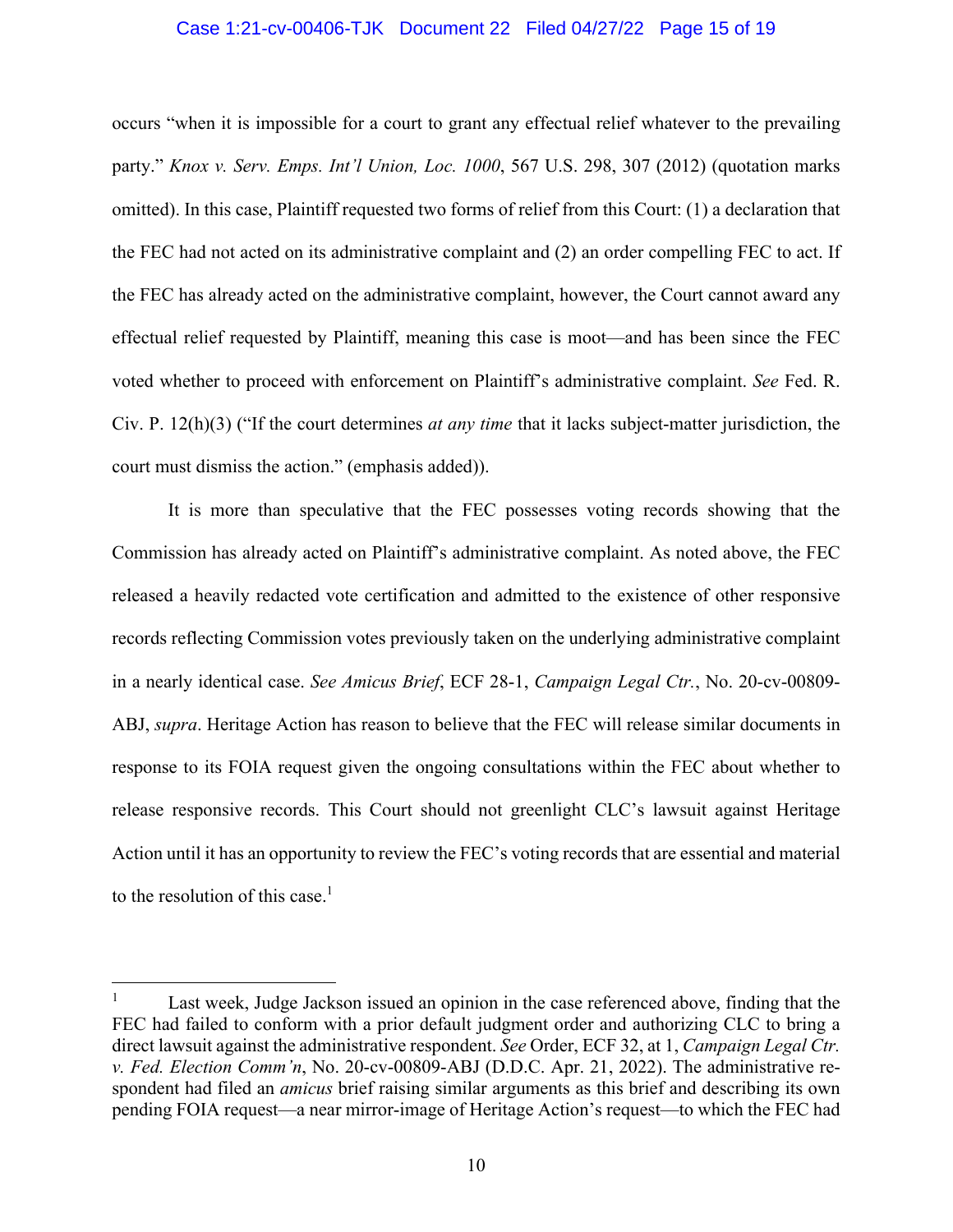#### Case 1:21-cv-00406-TJK Document 22 Filed 04/27/22 Page 16 of 19

<span id="page-15-0"></span>Judicial economy would be served by holding this case in abeyance for a brief period of time to allow the Court an opportunity to review the FEC's voting records. This Court has "broad discretion to stay proceedings, 'incidental to the power inherent in every court to control the disposition of the causes on its docket with economy of time and effort for itself, for counsel, and for litigants.'" *IMAPizza, LLC v. At Pizza Ltd.*, No. 17-cv-2327, 2019 WL 11318342, at \*1 (D.D.C. July 15, 2019) (quoting *Landis v. N. Am. Co.*, 299 U.S. 248, 254 (1936)). Allowing CLC immediately to sue Heritage Action directly would spawn further litigation in this Court on the basis of an incomplete record, while a brief period of abeyance may allow this Court to dispose of this case as moot based on a complete record that the FEC has refused to provide to the Court through its gamesmanship and failure to enter an appearance in this case. The Court should not allow this case to proceed any further because it may have been moot since its inception. Holding this case in abeyance for a brief period of time to review these important records would not cause

responded by producing a heavily redacted vote certification while withholding under FOIA Exemption 5 an additional "five pages of materials responsive." Judge Jackson chose not to wait for the release of the FEC's unredacted voting records because the court refused to "speculat[e]" about what the unredacted records might show, *id.* at 4, but this Court need not speculate about the contents of any voting records responsive to Heritage Action's FOIA request if it simply holds this case in abeyance until the FEC fully responds to the pending FOIA request or reviews the unredacted documents *in camera* to assure the Court of its subject matter jurisdiction. There is, after all, no legitimate basis for the FEC to withhold or redact its voting records under the deliberative process privilege. *See* Complaint, ECF 1, *45Committee, Inc.*, No. 22-cv-00502-ABJ, *supra*; *see also* 5 U.S.C. § 552(a)(5), (a)(2)(A) (requiring agencies to "make available for public inspection a record of the final votes of each member in every agency proceeding" and "final opinions"); 11 C.F.R. § 4.4(a)(3) (requiring the FEC to make available for public inspection "[o]pinions of Commissioners rendered in enforcement cases"); *Aug v. Nat'l R.R. Passenger Corp.*, 425 F. Supp. 946, 950–51 (D.D.C. 1976) (rejecting claim that votes, and any explanations of those votes, are subject to FOIA Exemption 5). The subject of the FEC's enforcement action, Heritage Action, has also waived confidentiality protections under FECA with respect to the matter. *See* Exhibit 4 (April 7, 2022 letter from FEC Acting Assistant General Counsel acknowledging waiver of confidentiality in MUR 7516, pursuant to 52 U.S.C. § 30109(a)(12)(A)).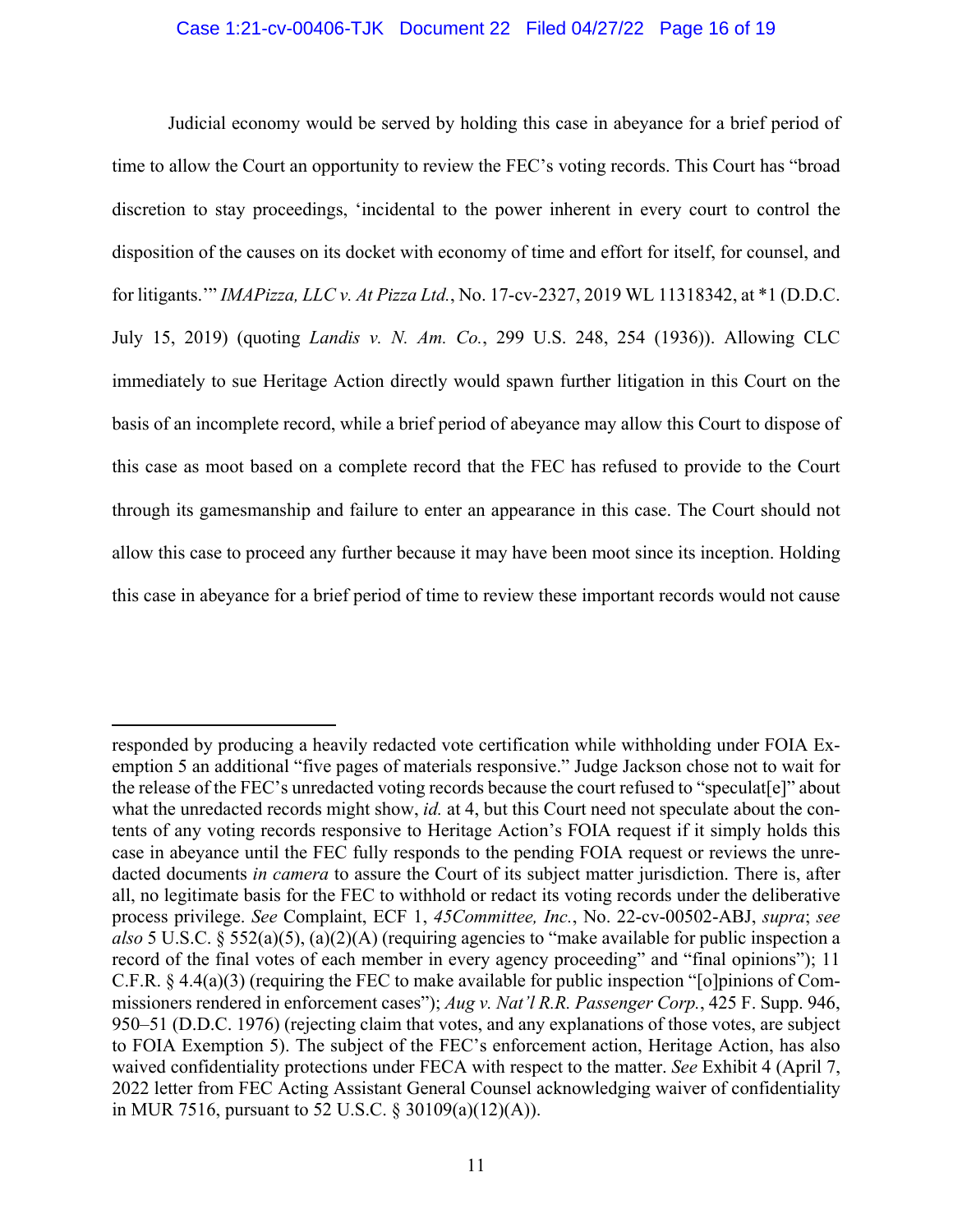<span id="page-16-0"></span>any harm to Plaintiff, which seeks nothing more than to compel Heritage Action to disclose the identities of some of its donors from nearly four years ago.

### **CONCLUSION**

For the foregoing reasons, the Court should hold this case in abeyance until the FEC fully responds to Heritage Action's FOIA request and, in the meantime, order the FEC to submit any records relating to votes on the administrative complaint in MUR 7516 for *in camera* review within seven days.

Respectfully submitted, on April 25, 2022.

 /s/ *Brett A. Shumate* Brett A. Shumate (D.C. Bar No. 974673) E. Stewart Crosland (D.C. Bar No. 1005353) JONES DAY 51 Louisiana Avenue, N.W. Washington, D.C. 20001 Telephone: (202) 879-3939 Facsimile: (202) 626-1700

*Attorneys for* Amicus Curiae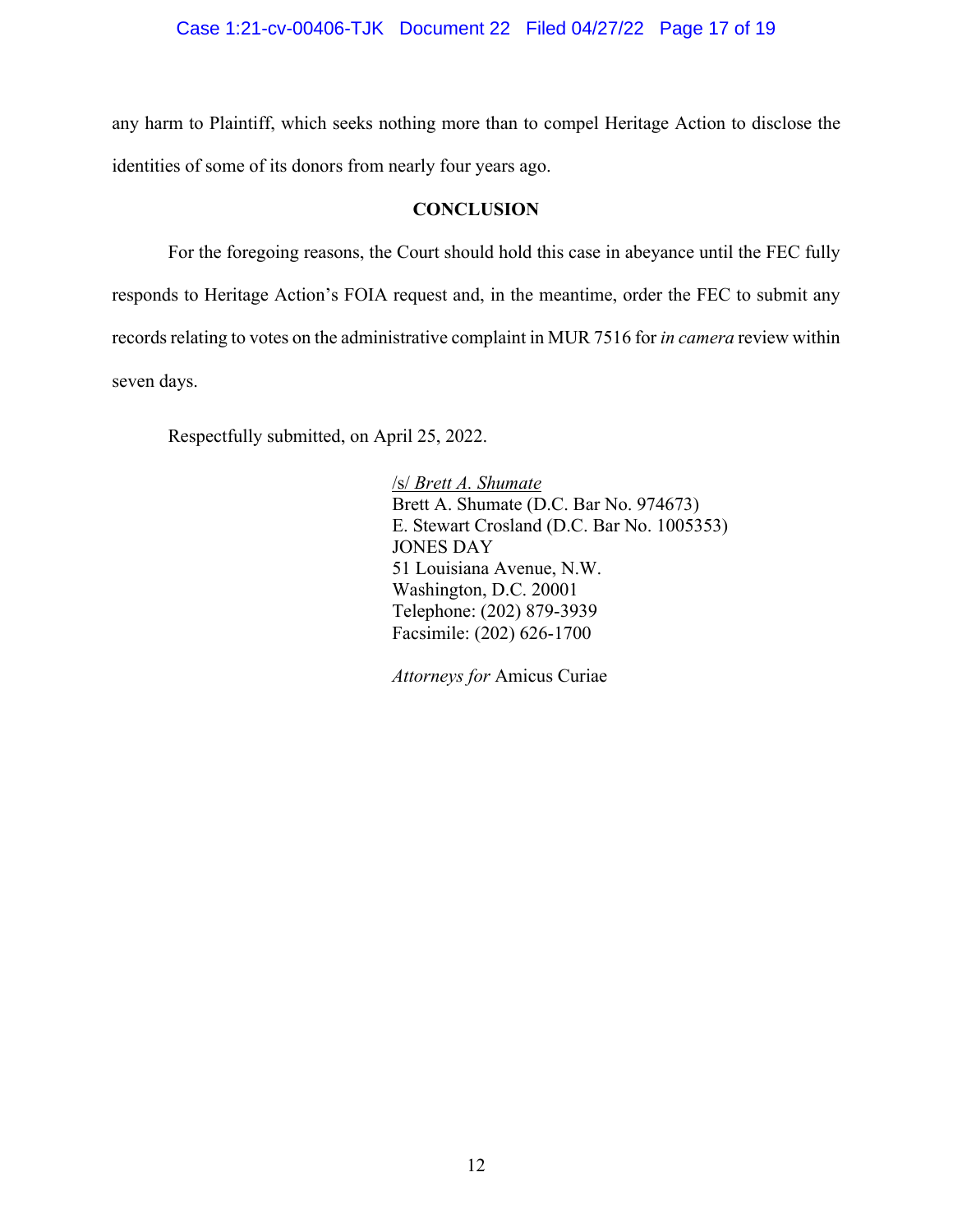# **CERTIFICATE OF COMPLIANCE**

I hereby certify that the filing complies with the Local Civil Rules relating to formatting and page limits, being double-spaced and prepared in 12-point proportionally-spaced font including in the footnotes pursuant to LCvR 5.1(d), and not exceeding the allotted 25-page limit of LCvR 7(o)(4).

> /s/*Brett A. Shumate* Brett A. Shumate